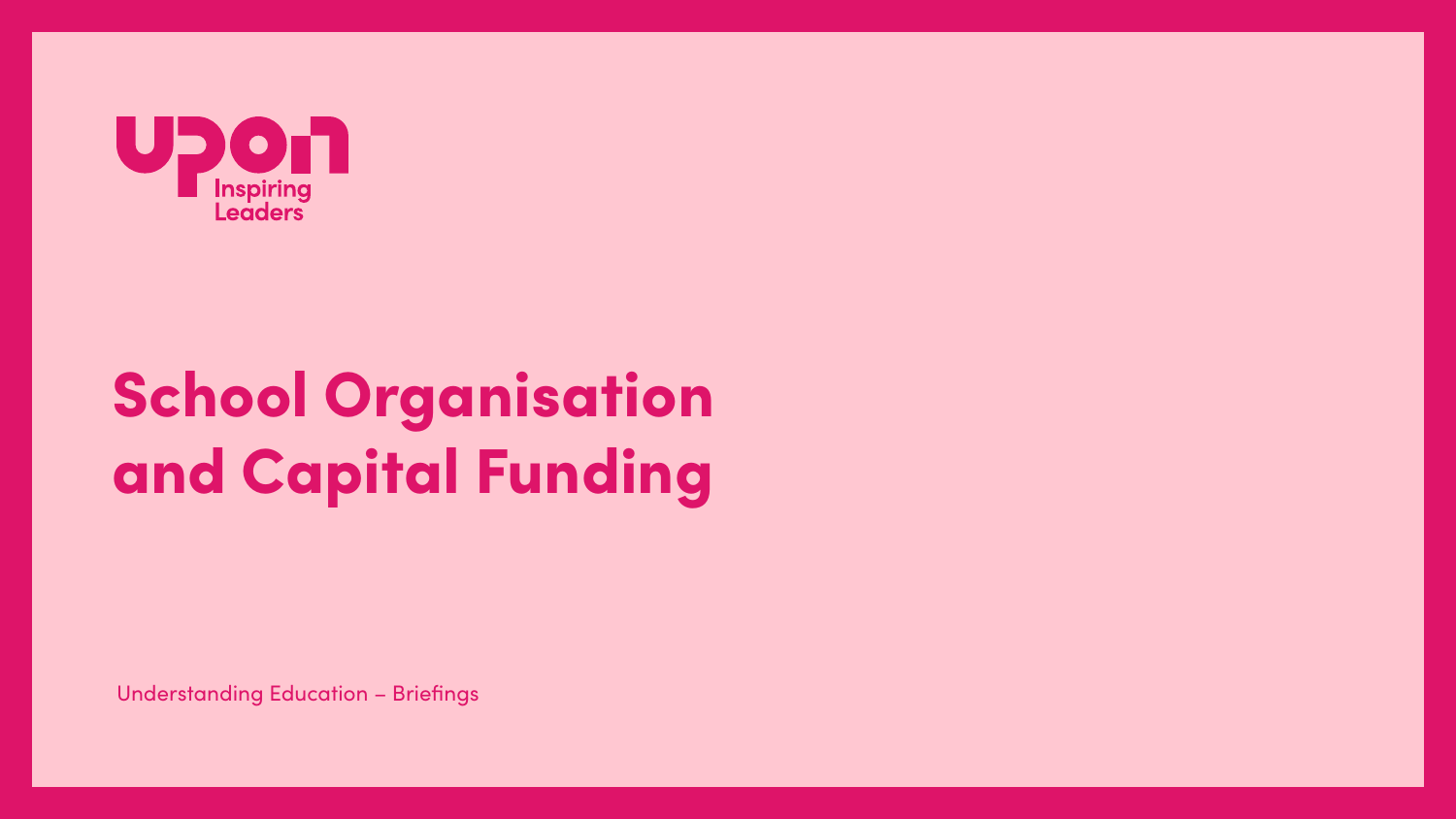## **What do I need to know?**

The supply of school places remains a statutory duty of local authorities. They must also promote parental choice, diversity and fair access.

The local authority must ensure that there is 'sufficient' and 'suitable' education provision for all children so that as well as meeting the demand for places, the local authority must also be mindful of the need to support and raise educational standards. New and additional provision should be an opportunity to make schools better environments in which to learn, to expand successful schools and to make them more accessible to parents and pupils.

Even though councils are legally responsible for making sure that the demand for school places is met, the process for establishing and funding schools is more complex. Local Authorities, for example, do not have direct control of free schools, grammar schools or academy places, which now form a significant proportion of the government's school places strategy.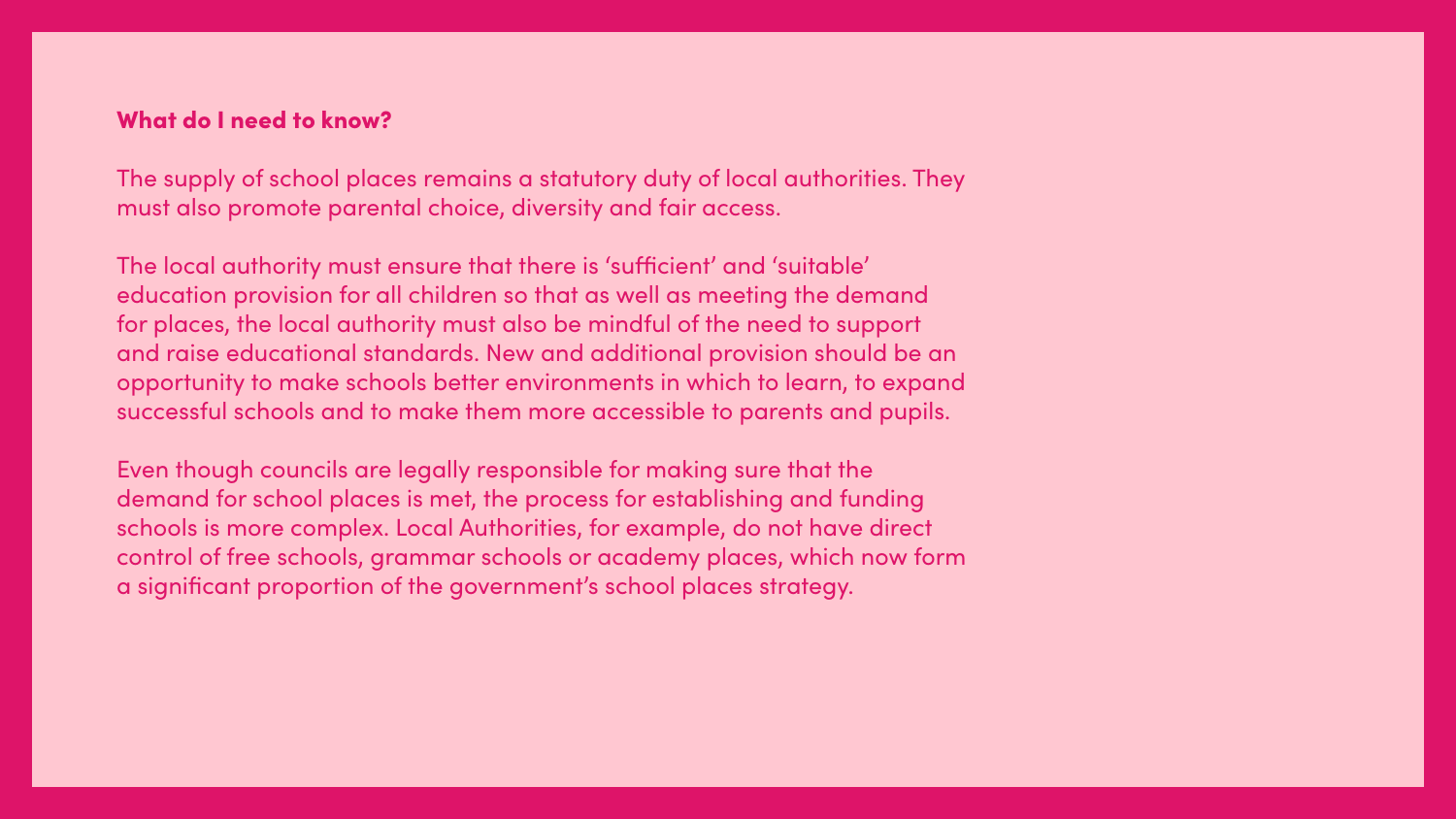# Types of school:

- •Community Schools these are maintained and controlled by the local authority who employ the staff, own the land and buildings and determine admission arrangements
- •Voluntary Aided schools usually faith schools. The Governing Body employs the staff, sets its own admissions criteria with the land and buildings usually owned by the religious organisation
- •Voluntary Controlled Schools the local authority employs the staff and sets admissions. The foundation or trust owns the land and buildings so approval from the Diocese is needed to make changes to the buildings
- •Foundation schools these are run by the governing body who employ staff and set their own admissions criteria. The land and buildings are usually owned by the governing body, or a trust or charity
- •Academies run by an Academy Trust and independent of the local authority. They are held accountable through a Funding Agreement with the government. They are responsible for premises costs and generally hold a 125 year lease from the local authority
- •Free schools these can be set up by a wide range of people. They are funded by the government and independent of the local authority. They are held accountable to the government through a Funding Agreement. They are generally holders of a 125 year lease from the local authority and look to the government for both revenue and capital funding
- •Grammar schools state funded schools which select their pupils on the basis of academic ability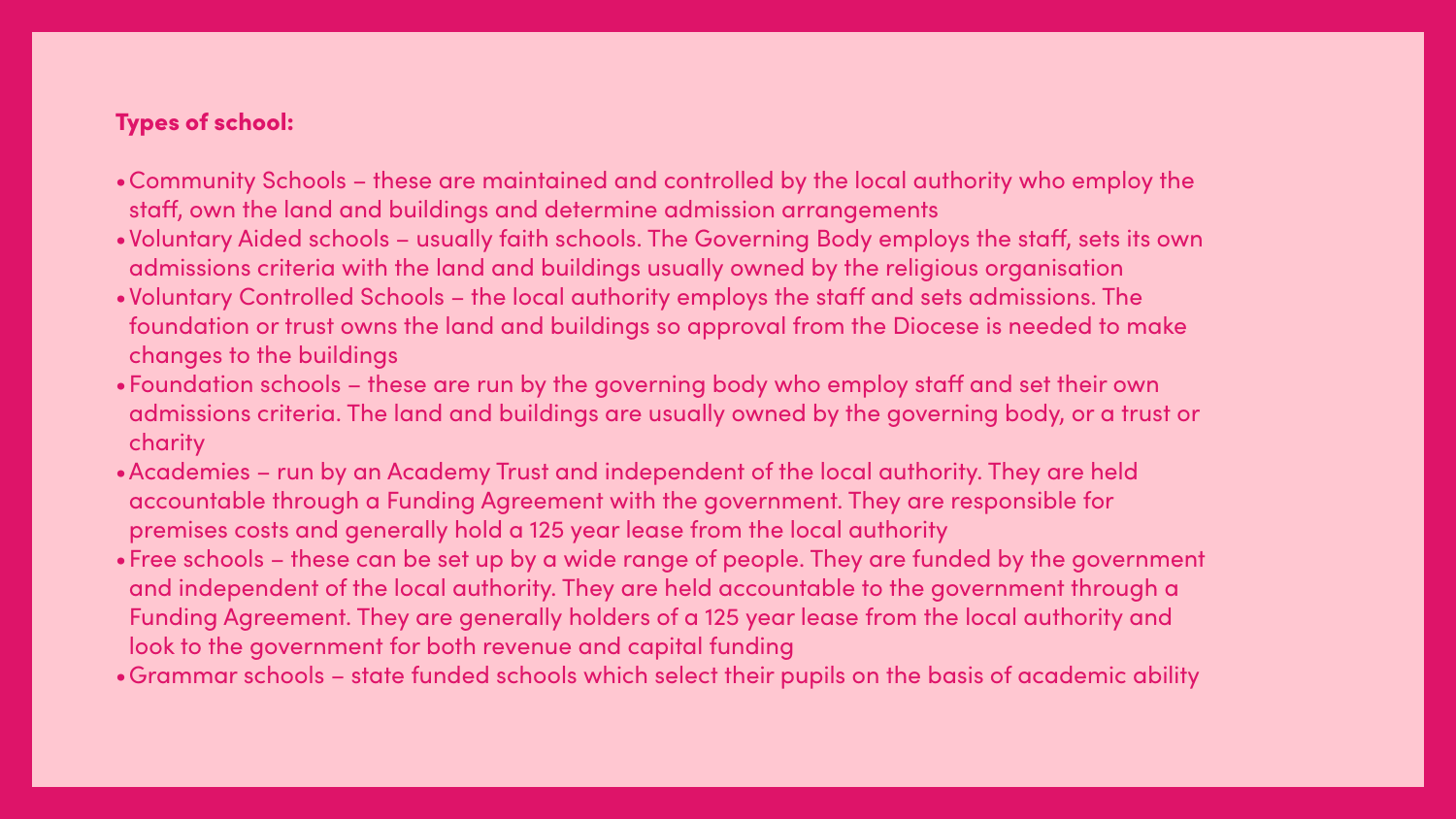### How decisions are made in relation to school places

Each year, decisions have to be made about whether, where and when additional school places need to be made available. The national framework for planning of school places and arrangements for admitting children to schools means that decisions need to be taken more than a year in advance. The local authority is the admitting authority for all community and voluntary controlled schools, and academies and free schools are their own admitting authority.

The LA consults on proposed admission numbers (PANs) which will inform how it will meet demand for places. There are a number of options it can pursue:

- •Negotiating the expansion (or increasing the PAN of) the existing schools and academies where sites allow (and academies agree)
- •Commissioning new schools as academies/free schools
- •Improving facilities at existing schools (if resources are available)
- •Reducing places at existing schools to ensure provision matches demand
- •Closing and amalgamating schools as well as facilitating federation when numbers fall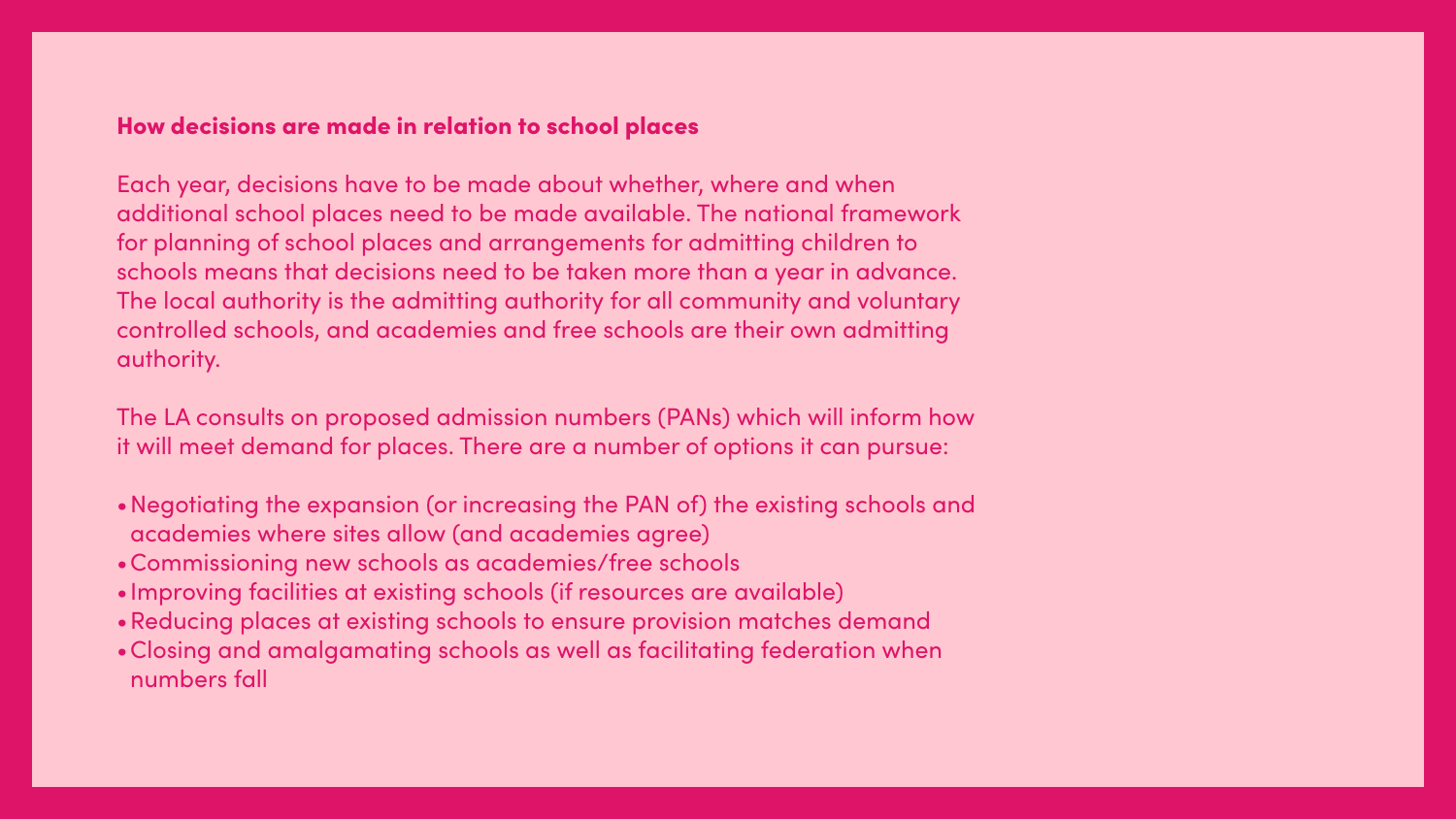# Local Authorities monitor the supply of future places against forecasts for future demand. This will include information about:

- •Live birth data to track numbers and location of pre-school children
- •Housing developments which generate a pupil yield usually by an accepted formula
- •Trend based intake patterns
- •Projecting forward Year 6 cohorts in Primary for Year 7 cohorts into Secondary

## Opening new schools

Academy free schools are publicly funded schools which operate outside of council control. A key difference is that they are funded directly by central government, instead of receiving their funds via the council. Some academy free schools are sponsored, while some schools have simply converted to academy/free school status without a sponsor.

The Free Schools Programme is demand led. A free school can only open when an organisation applies to set one up. The Department for Education can approve a free school where there is parental demand or standards are poor in an area.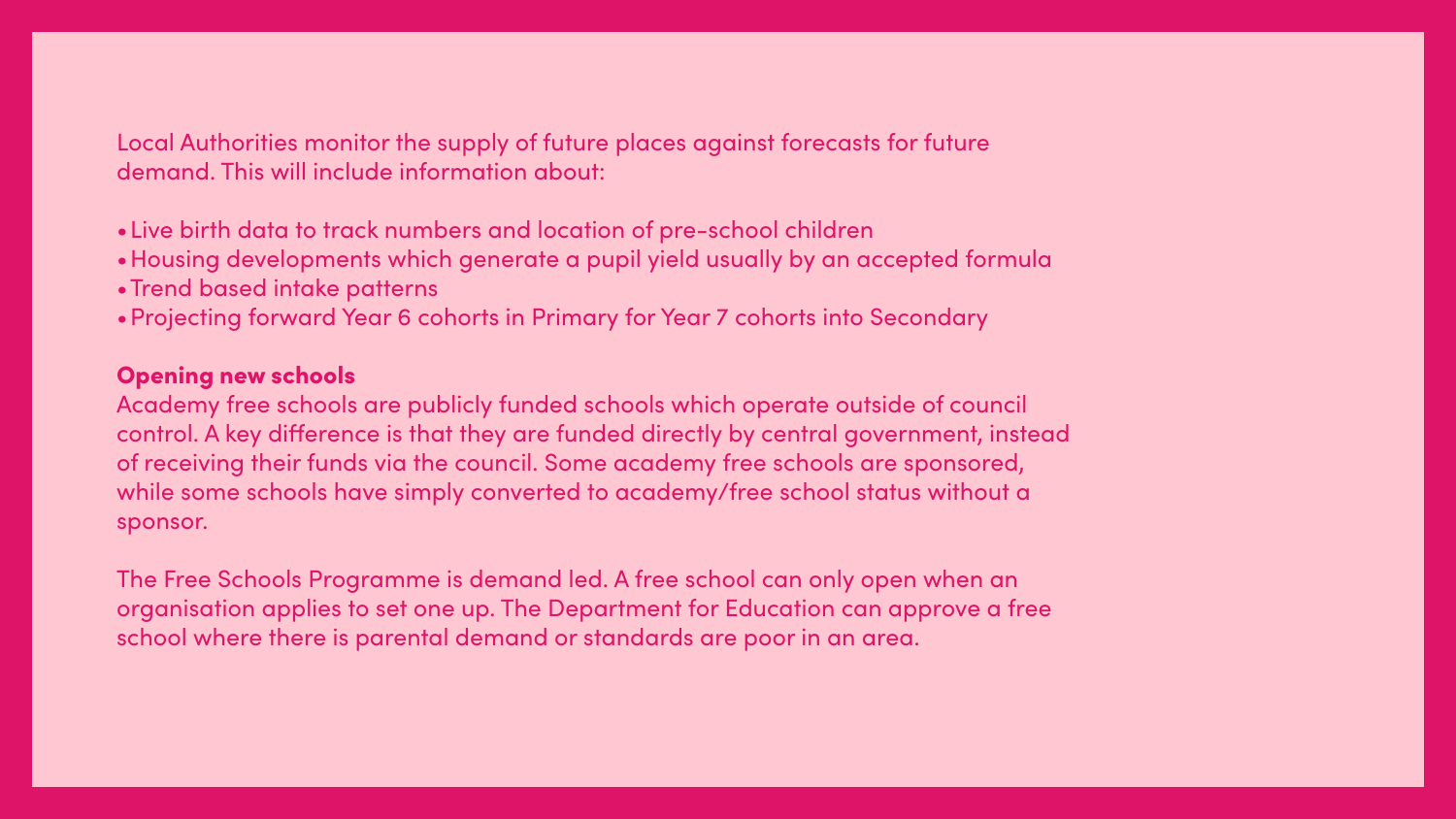# Councils coordinate the admissions system and allocation of places for community schools, and in many cases, for academies and voluntary aided schools. Where a council considers there is a need for a new school in its area, it must seek proposals to establish a free school. The council is responsible for providing the site for the new school and

meeting all associated capital and pre/post opening costs.

All new free school proposals require the Secretary of State's approval and it is the Secretary of State who will enter into a funding agreement with the sponsor. The Secretary of State will consider the assessments and preferences of the LA carefully before determining and approving the preferred sponsor for the new school. However, he reserves the right to put in place a sponsor of his own choice.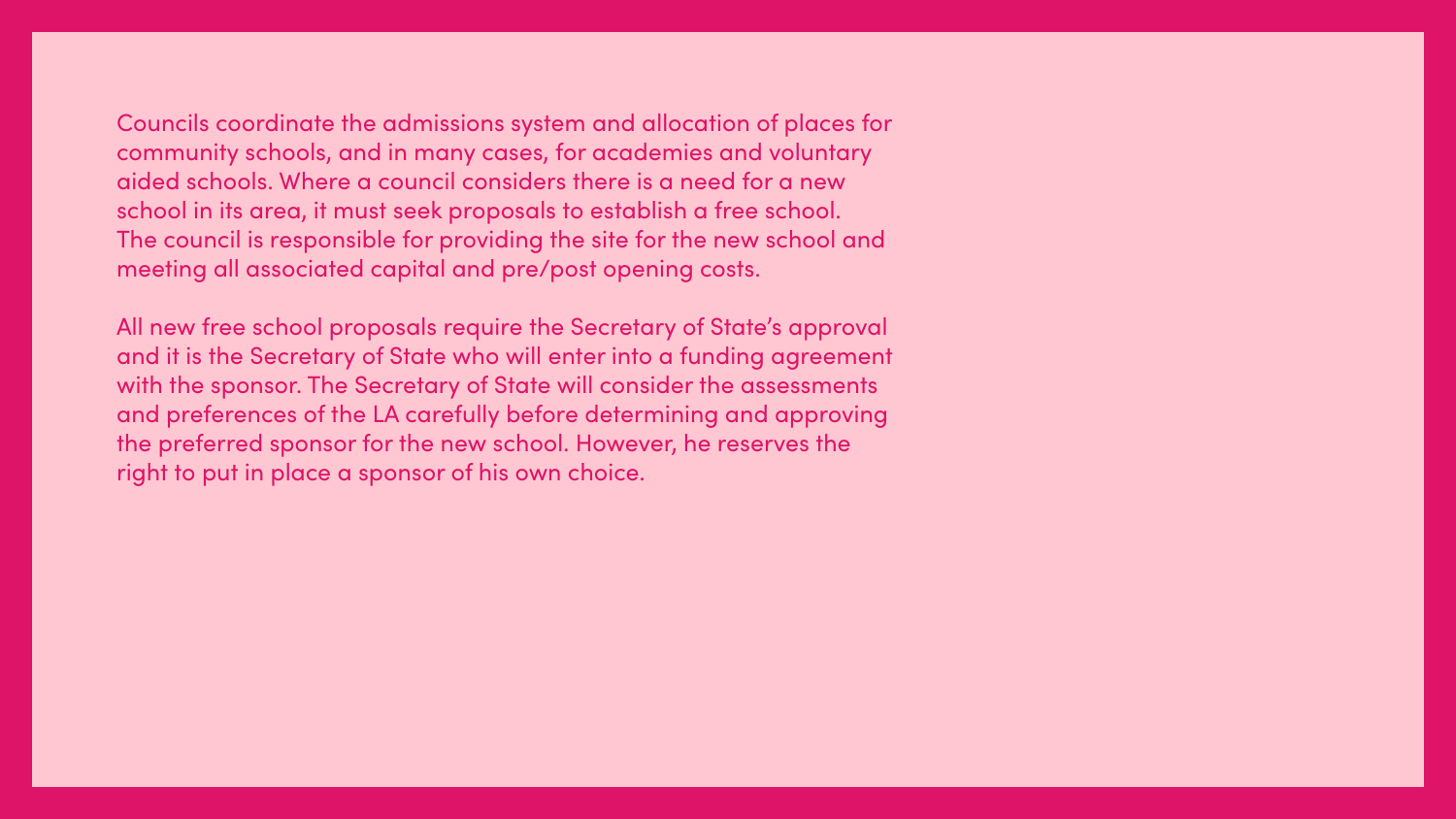### The role of the Regional Schools Commissioner

The Regional Schools Commissioners (RSCs) are responsible for making decisions about the academies and free schools in the region (there are six in England). RSCs are responsible for approving and monitoring academies and free schools in their area on behalf of the Secretary of State for Education. Their main responsibilities are to: . monitor the performance of the academies in their area . take action when an academy is underperforming . decide on the development of new academies · address underperformance in local authority maintained schools through sponsored academy arrangements • make recommendations to ministers about free school applications . encourage organisations to become academy sponsors • approve changes to open academies, including: changes to age ranges; mergers between academies; changes to multi-academy trust

arrangements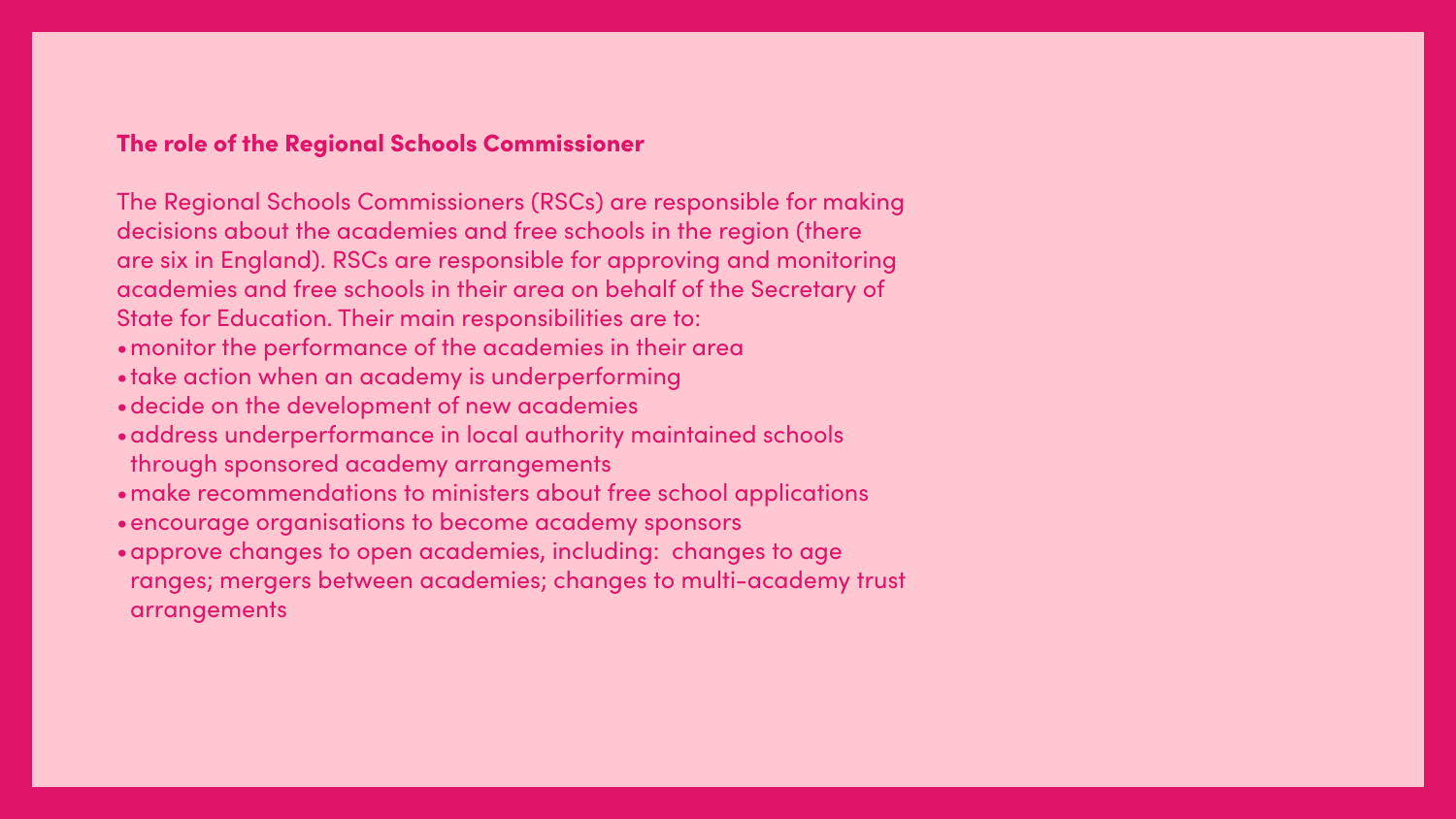When the Council is seeking to establish a new school in their area, they must seek expressions of interest from parties who would like to be the sponsor of that school. The council can make recommendations to the RSC of their preferred sponsor from those who have expressed an interest, but the decision is ultimately that of the RSC on behalf of the Secretary of State.

# Capital Funding

The main sources of funding for new schools or expansion of schools are: •Basic Need capital funding allocated to local authorities to provide additional school places •Capital funding availability through the Academies / Free Schools Programme

•Housing developer contributions (currently known as Section 106 Agreements negotiated on a site by site

- 
- 
- •Sale of surplus assets to release capital receipts
- basis, or Community Infrastructure Levy CIL a general levy on new developments)

# •Capital Borrowing

•Use of the local authority's existing capital resources Priority Schools Building Programme (for those schools deemed to be in the poorest condition)